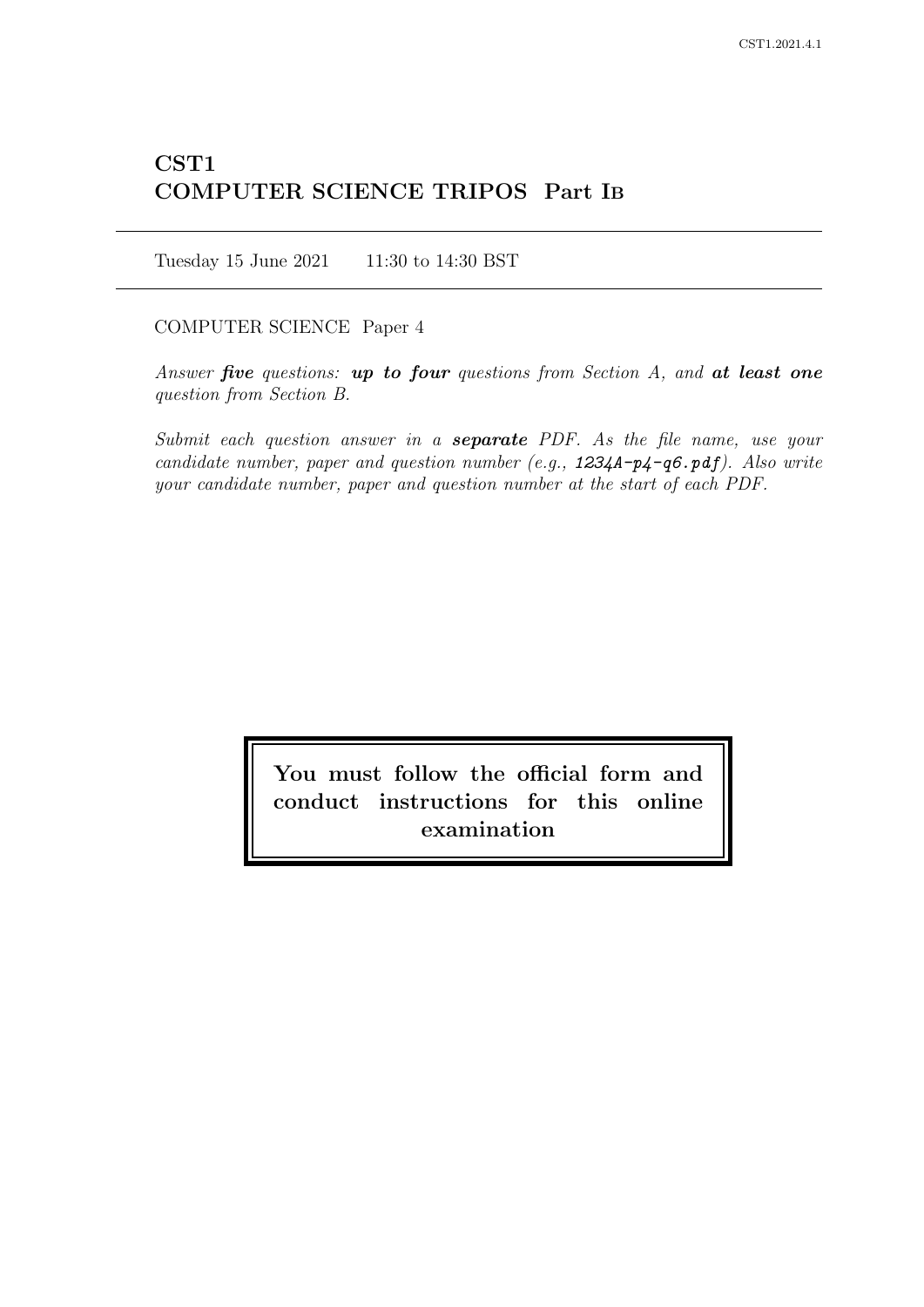# SECTION A

# 1 Programming in C and C++

 $(a)$  (i) In programming languages in general, what is the difference between statically and dynamically-allocated variables? Without using the static keyword, give examples of both types of variable in the C language.

[2 marks]

- $(iii)$  What effect do the static and extern keywords have in C for both forms of variable? [3 marks]
- (b) There are 32 characters in the ASCII set between 'A' and 'a'. All are printable. A potentially-infinite stream of 8-bit bytes can be made printable by encoding into base 32 and represented by a longer stream just using these characters. Give a syntactically-accurate definition in C for encode32(unsigned char a), called for each byte, which invokes putchar(char c) once or twice per call to render the encoded output. [5 marks]
- $(c)$  Show how the for statement in C can be used to traverse a linked list. Explain the benefits of this coding style, mentioning whether the continue statement works appropriately. [4 marks]
- $(d)$  typedef char \* mystring; mystring s201 = "201"; mystring  $s202 = s201$ ; s202[2] += 1;

A novice programmer writes the above code. What do you think they are intending to do and what two problems might they suffer? [2 marks]

(e) An interpreter for a string processing language is written in C. Describe four storage and efficiency-related considerations when designing the module for storing strings for the interpreter? [4 marks]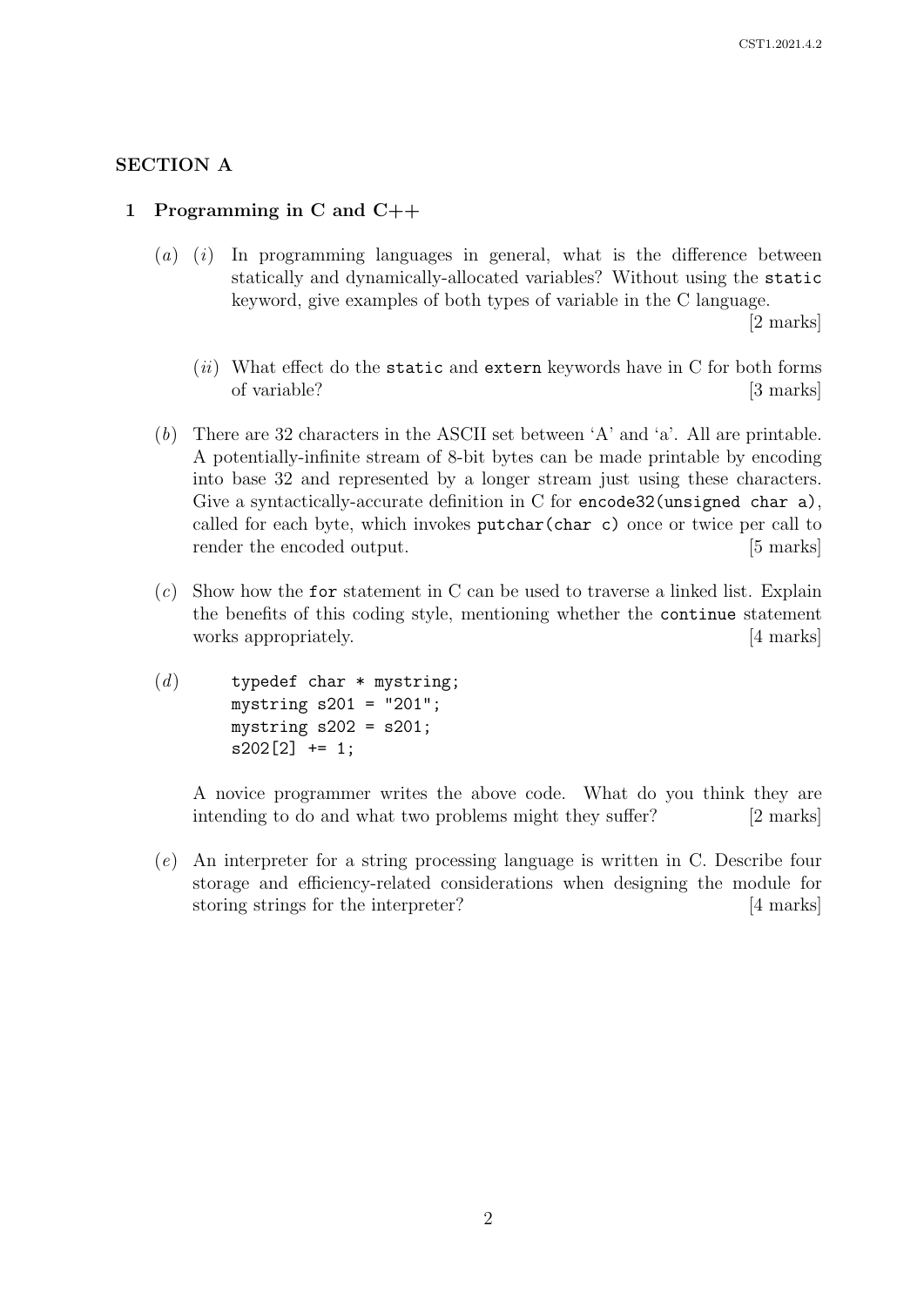## 2 Programming in C and C++

- (a) A key/value store holds pairs of strings in a non-volatile memory (NVM). The NVM is mapped as a memory region between two hardcoded virtual addresses, NV START and NV END. This memory is all set to zero as manufactured and can be freely read, but any write operations result in a logical ORing of the new data with the old data at the addressed location. Bits can never be cleared. Strings representing keys and values will be fewer than 250 characters long. Eventually the memory will fill up, but sufficient is available for the intended application.
	- The API provides the following two operations:

|                         | int store (char *key, char *value) // returns non-zero on error, and |
|-------------------------|----------------------------------------------------------------------|
| char *lookup(char *key) | $\frac{1}{\sqrt{2}}$ returns NULL if not found.                      |

Provide a full C implementation of the store routine, explaining how the lookup function and changes to values under a given key would work, if this is not obvious from your code. Code efficiency is not important.

Hint: You can directly access the non-volatile store using a construct such as  $((char *)NV\_START) [offset].$  [10 marks]

(b) The following text *almost* constitutes both a  $C_{++}$  and Java program:

```
class Foo { public: int x, y; };
class Test {
  private: void f1(Foo p) { p.x = 1; }
  private: void f2(Foo & q) { q.y = 2; } //[Java]: ignore '&'
  public: void test() {
    Foo p; //[Java]: replace with: 'Foo p = new Foo();'
    p.x = p.y = 99;f1(p);
    Foo q = p;
    p = q;f2(q);
    print("HERE");
  }
};
```
- $(i)$  Explain the storage structure accessible from variables x and y when control reaches print("HERE") following a call to test(), both in the Java and the C++ interpretations. [3 marks]
- (ii) For the C++ interpretation, show how adjustments only to the definition of class Foo can cause (useful) debugging-style output to be produced at as many places as possible during the execution of method test().

[7 marks]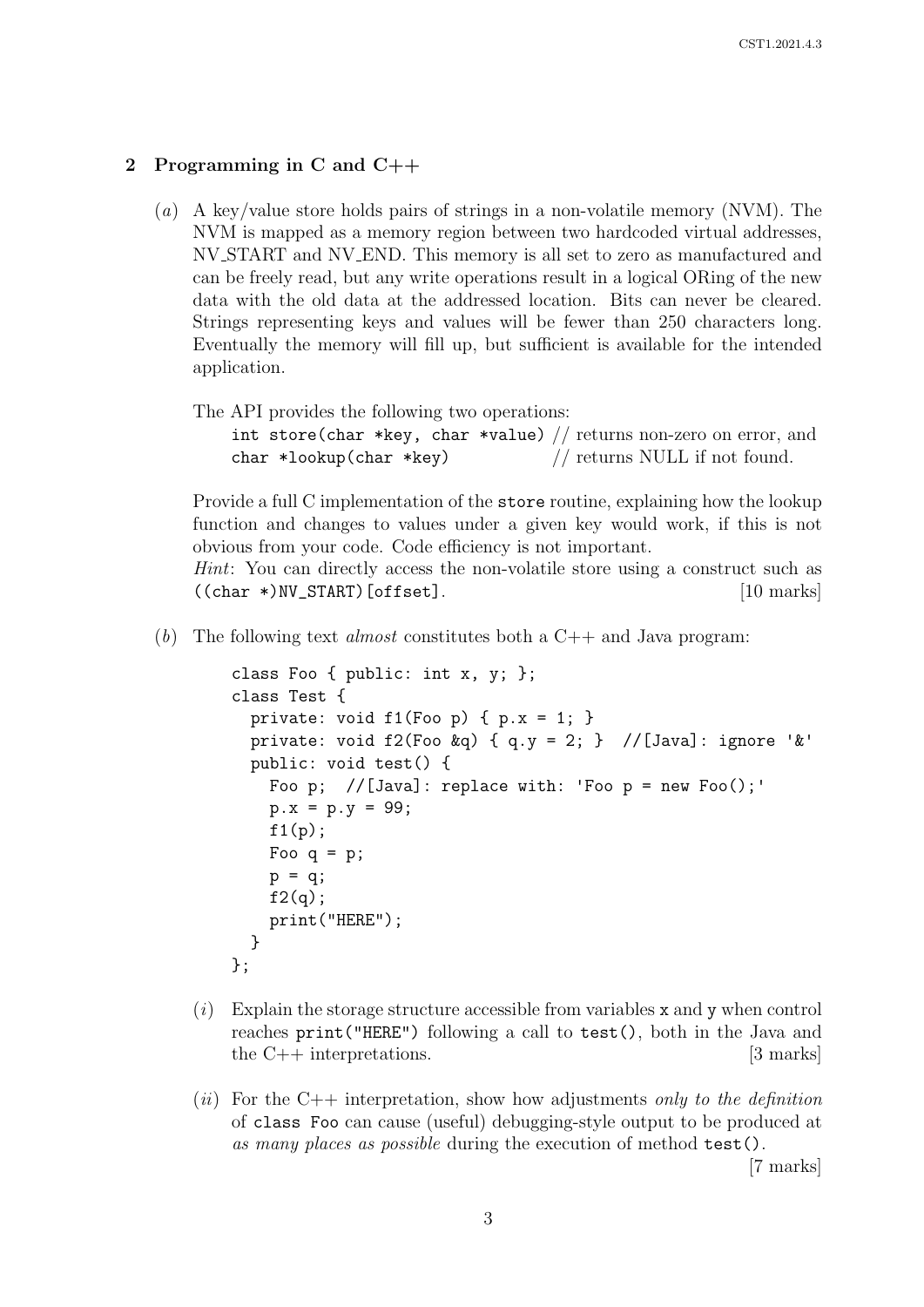# 3 Compiler Construction

(a) Suppose we are writing a compiler for an ML-like language and we want to employ the equation

(map f l1) @ (map f l2) = map f (l1 @ l2)

as a left-to-right rewrite rule for optimisation. The symbol @ represents list append.

Discuss the merits of this idea. Is it always correct? If so, state clearly what assumptions you are making about  $\mathcal Q$  and map. [5 marks]

(b) A compiler's front-end will often expand some syntactic constructs into lowerlevel representations. Consider the following fragment for the abstract syntax of a SLANG-like language.

```
type var = string
type exp =
  (* abstract syntax *) (* concrete syntax *)
  | Var of var (* x *)
  | Project of int * exp (* proj i e *)
  | Tuple of exp list (* (e1, e2, ..., en) *)
  | Let of var * exp * exp (* let x = e1 in e2 *)
  | Apply of \exp * \exp (* e1 e2 *)
  | Function of var * arg_pattern * exp (* fun f p = e *)
and arg_pattern =
  | APvar of var (*)<br>| APtuple of arg_pattern list (*) (p1, p2, ... pn) *)
  | APtuple of arg_pattern list
```
This language has general projections for  $n$ -tuples so

proj  $i$   $(e_1, e_2, \cdots, e_k)$ 

will evaluate to  $v_i$ , the value of  $e_i$ . If i is not in the range between 1 and k there will be a run-time error.

In this language we can write functions with simple (possibly nested) patterns for function arguments:

```
fun f (a, b, (c, (d, e)) = b a
```
[continued . . . ]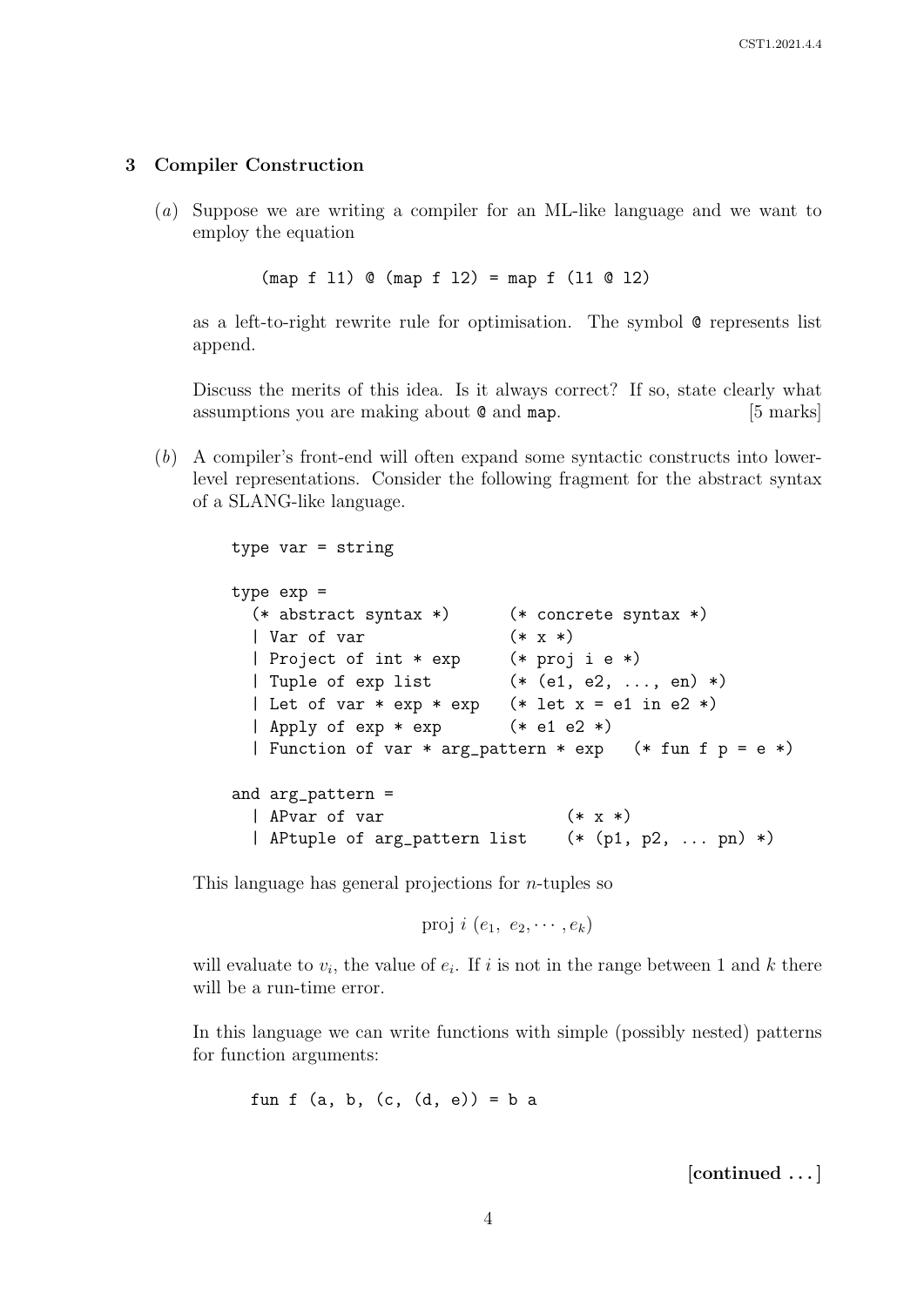Now suppose we want our front-end to eliminate such patterns. That is, we want to write a function of type

eliminate\_tuple\_patterns : exp -> exp

so that the resulting expression contains functions with patterns only of the form APvar x for some (new) variable x. For example, the code for f above should be translated to a semantically equivalent expression of the form

fun f  $x = ...$ 

that contains only simple variable arguments (that is, only APvar patterns in the abstract syntax).

Your task is to write this function in OCaml. You can assume that you have a function for generating fresh variable strings.

new\_var : unit -> string

[15 marks]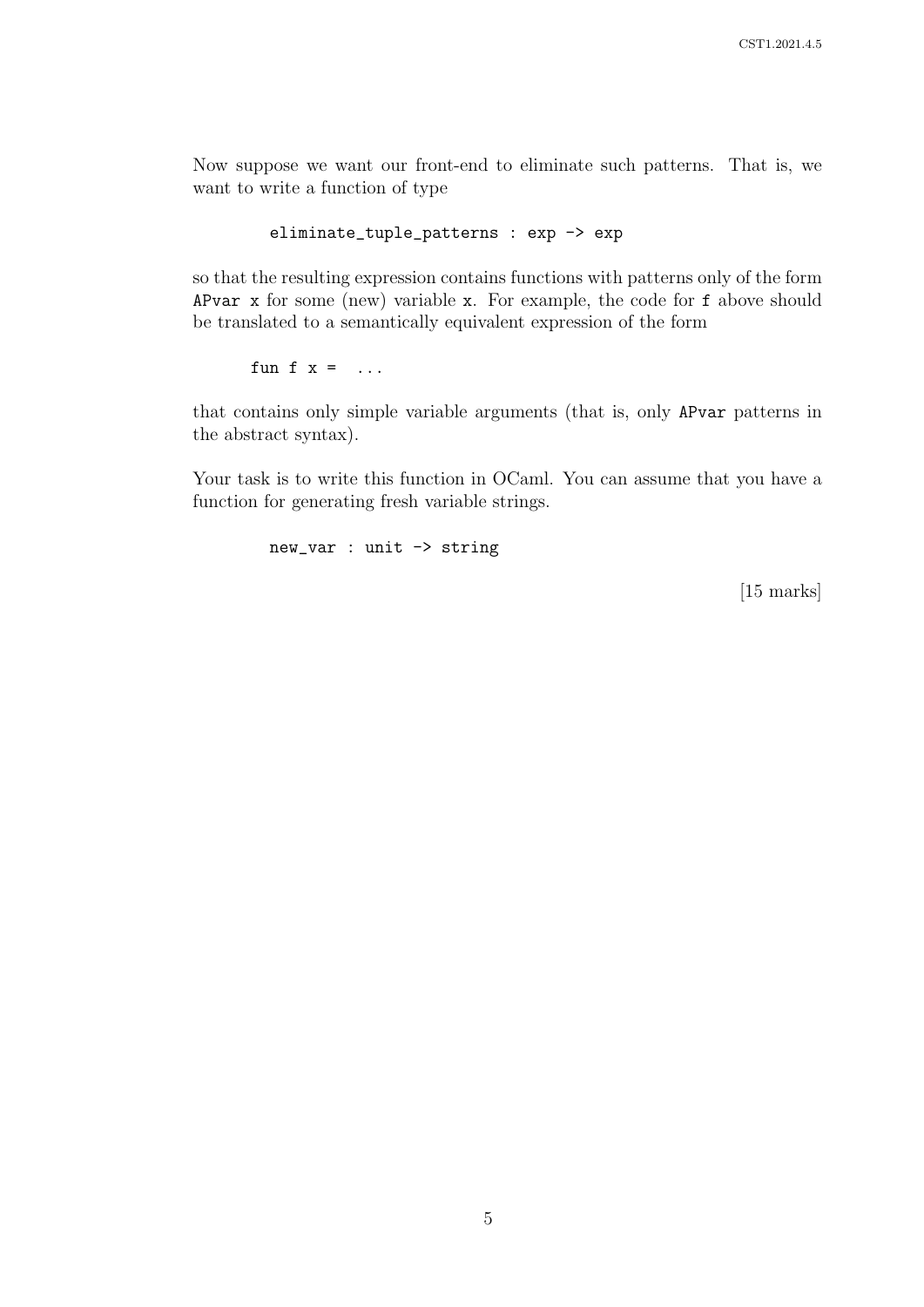## 4 Compiler Construction

- (a) Show that the following grammar for the language of balanced parenthesis is ambiguous.
	- $S \rightarrow \epsilon$  $| (S)$ | SS

[5 marks]

(b) An arithmetic expression such as  $x * ((z * u) + y)$  can be represented without parenthesis in postfix notation as  $xzu*y+*.$  This representation is ideal for evaluation using a stack machine.

Below is a simple grammar for postfix expressions:

$$
\begin{array}{ccc}\nS & \rightarrow & i \\
 & | & SS+ \\
 & & SS*\n\end{array}
$$

The terminal i represents the lexical class of identifiers. Here is a DFA for the  $LR(0)$  items of this grammar.



- (i) Using the DFA, construct the SLR(1)  $ACTION$  and  $GOTO$  tables for this grammar. Explain your work. [6 marks]
- (ii) Show a trace of a parsing of  $w = iii * i + *$ . Justify every step. [9 marks]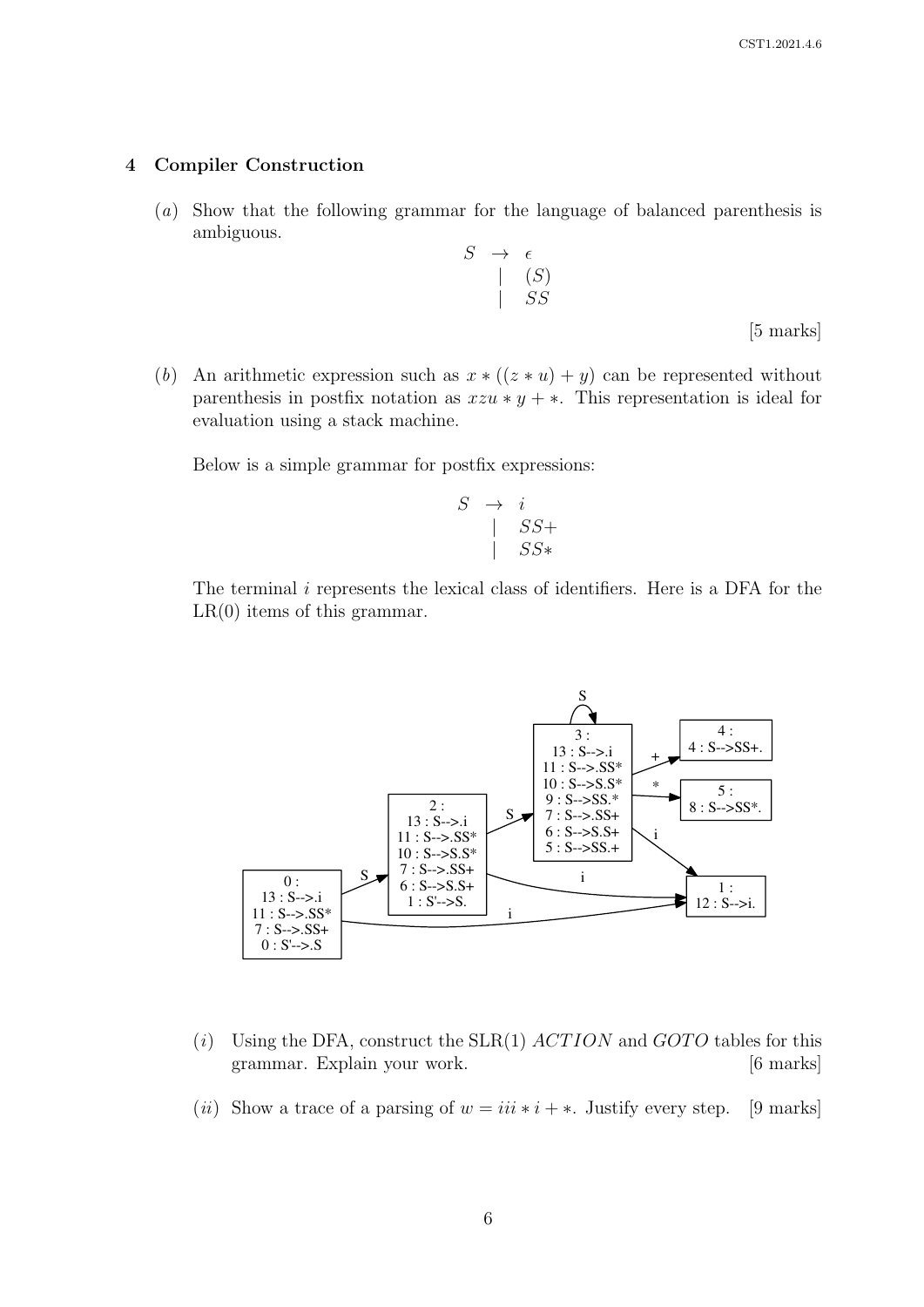# 5 Further Java

Clients of an online service execute code remotely at runtime by sending and receiving serialised Java objects to and from a server. Clients use the following classes:

```
public class NewClass implements Serializable {
  private String name;
  private byte[] bytecode;
}
public class Result implements Serializable {}
public class Params implements Serializable {}
abstract public class Function<R extends Result, P extends Params>
      implements Serializable {
  abstract public R run(P args);
}
class Invoke implements Serializable {
  private Function function;
  private Params args;
}
```
Clients send the bytecode of new classes using NewClass and an instance of Invoke to request the server execute a specified function. The server responds to such a request by executing the run method in the Function object and serialising and returning the result back to the client. You may assume the above classes have appropriate constructors as well as getter and setter methods.

- (a) Define subclasses of Params, Result and Function (called Squared) to compute  $x^2$  where x is of type double. [3 marks]
- (b) Implement a client which executes Squared. Your solution should accept an argument x from the user, remotely execute the code and print out the result. You may assume a static method byte[] getClassBytes(Class c). [5 marks]
- (c) An Invoke object can contain incompatible Function and Params references. Provide an example and describe how to refactor your client to include a compile-time compatibility check. Can the server also check? [5 marks]
- $(d)$  Describe the security challanges in the server implementation. How might these be addressed? [3 marks]
- (e) Describe how you could improve runtime error handling by the server as well as reporting such errors to the client. [4 marks]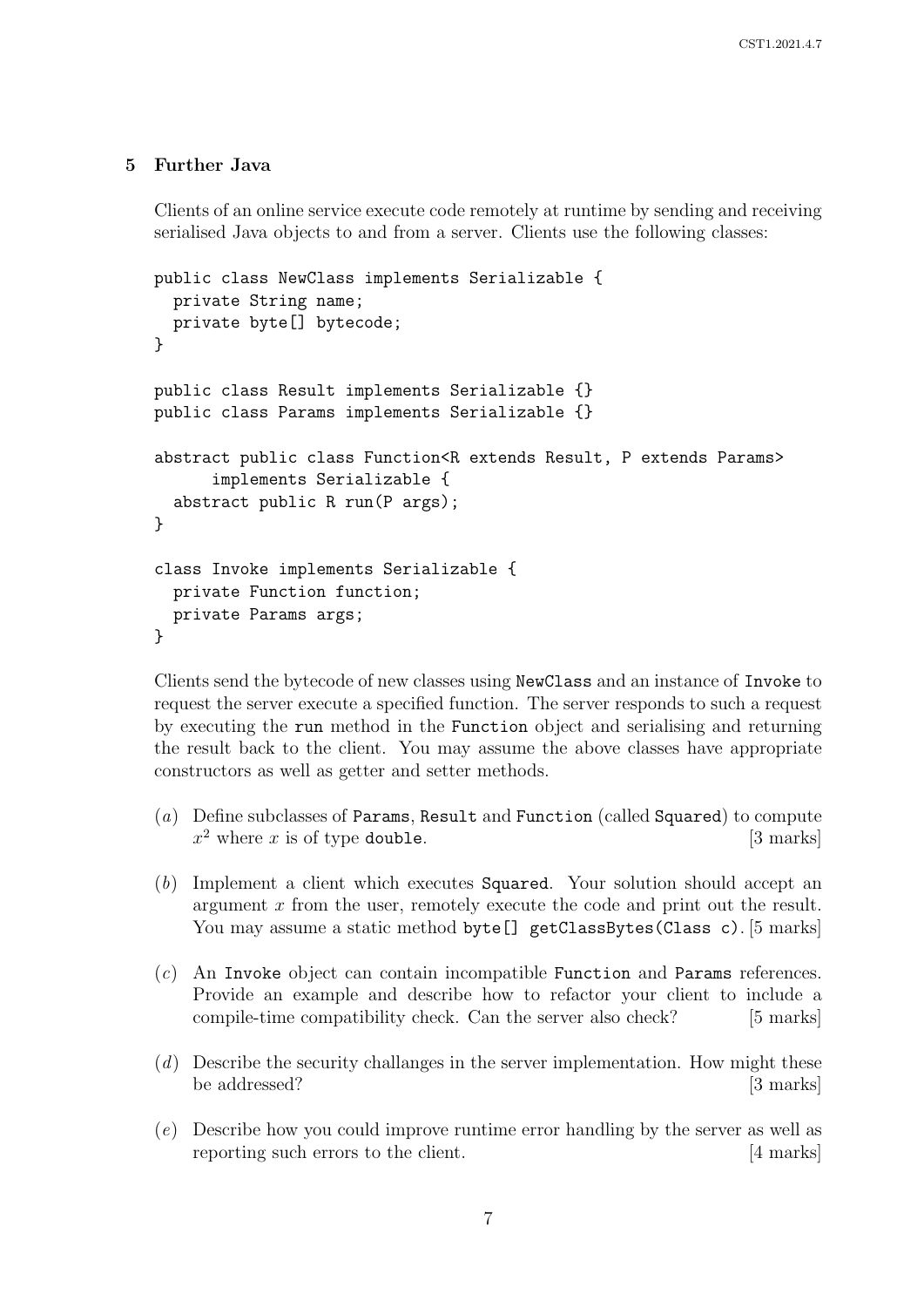#### 6 Security

(a) Consider the access rights of user alice regarding the following files and directories on a Linux file system:

```
$ id
uid=1000(alice) gid=1000(alice) groups=505(safety)
$ ls -ld foo foo/* foo/*/*
drwxrwxrwx 4 root root 4096 Apr 20 14:40 foo
-rw-rw-r-- 1 root root 100 Apr 20 14:40 foo/bar
-rw-rw-r-- 1 alice alice 100 Apr 20 14:40 foo/baz
-rw----r-- 1 root safety 100 Apr 20 14:40 foo/cux
drwx------ 2 root root 4096 Apr 20 14:40 foo/dir1
drwxrwxr-t 2 root alice 4096 Apr 20 14:40 foo/dir2
-rw-rw---- 1 root root 100 Apr 20 14:40 foo/dir2/flop
-rw-rw-r-- 1 alice alice 100 Apr 20 14:40 foo/dir2/wibble
-rw-rw---- 1 root safety 100 Apr 20 14:40 foo/dir2/wobble
```
(i) For each of the eight files and directories under foo/, list which of the following three operations user alice is able to perform: read  $(R)$ , delete (D), rename (N). Your answer should be eight lines of the form

R-N foo/qux

where the letters RDN indicate that the corresponding operation is allowed, and replacing any of these letters with - indicates that it is denied.

[8 marks]

 $(ii)$  Which sequence of shell commands can user alice use to take ownership of file foo/bar, without affecting its content, such that it appears afterwards in the above directory listing as in

-rw-rw-r-- 1 alice alice 100 Apr 20 14:40 foo/bar

[2 marks]

- $(iii)$  Name two operations on the metadata of file foo/bar that user alice can execute only after taking ownership. [2 marks]
- (b) List four mechanisms that a web server can use to maintain authentication session state across a web browser's HTTP requests that form part of the same login session, along with one disadvantage associated with each. [8 marks]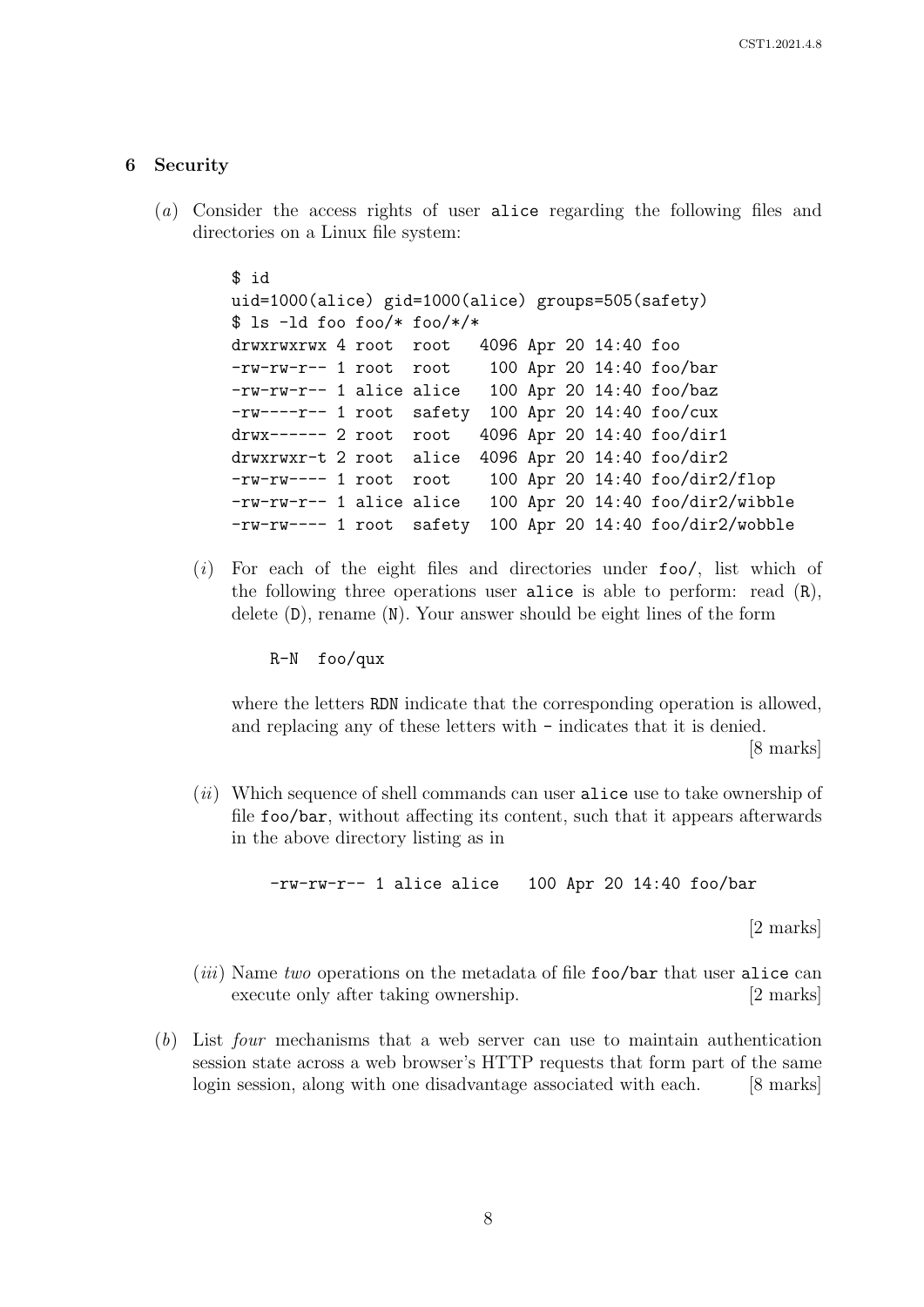## 7 Security

(a) An SQLite database set up with

```
CREATE TABLE users(name varchar(32), password varchar(32));
CREATE TABLE prices(commodity varchar(32), value varchar(32));
INSERT INTO users VALUES ('alice', 'SeCreT');
INSERT INTO prices VALUES ('gold', 1335.33);
```
is used by a Perl web application for looking up commodity prices. The application receives a string in variable \$metal from a user-provided HTML form, forms an SQL statement to look up the corresponding price with

```
$sql = "SELECT value FROM prices WHERE commodity='$metal';";
```
and displays to the user the value it finds in the first column of the first row of the table returned.

- $(i)$  What text could an attacker provide in \$metal, such that
	- (A) the value displayed is the password of user alice? [3 marks]
	- (B) the password of user alice is changed to qwerty. [3 marks]
- $(ii)$  Briefly describe *three* measures that the designer of the web application can take to reduce the risks created by the attack described in Part  $(a)(i)(A)$ . [6 marks]
- $(iii)$  Describe how the TCB of the web application could be structured to reduce the risk of the attack described in Part  $(a)(i)(B)$ . [2 marks]
- (b) The WikiHash web application stores for each registered user U in its user table the tuple  $(U, V)$  with  $V = H(P)$ , where H is a collision-resistant hash function and  $P$  is U's password. When an HTTP request arrives, it applies the following authentication procedure:
	- if the request arrives without a session cookie, the user is presented with a password login form
	- when the user submits username  $U$  and password  $P$  via that form, the web application checks the user table for entry  $(U, H(P))$  and if it exists sets the session cookie to  $(U, H(H(P)))$
	- if the request arrives with a session cookie  $(U, C)$ , the web application loads the user's user-table entry  $(U, V)$  and checks if  $H(V) = C$  before granting access to pages restricted to user U
	- (i) What risk does storing  $H(P)$  (as opposed to storing P) in a user table aim to mitigate? [2 marks]
	- $(ii)$  Are all these risks still mitigated by the above procedure? If not, change the procedure to remove the vulnerability it introduced. [4 marks]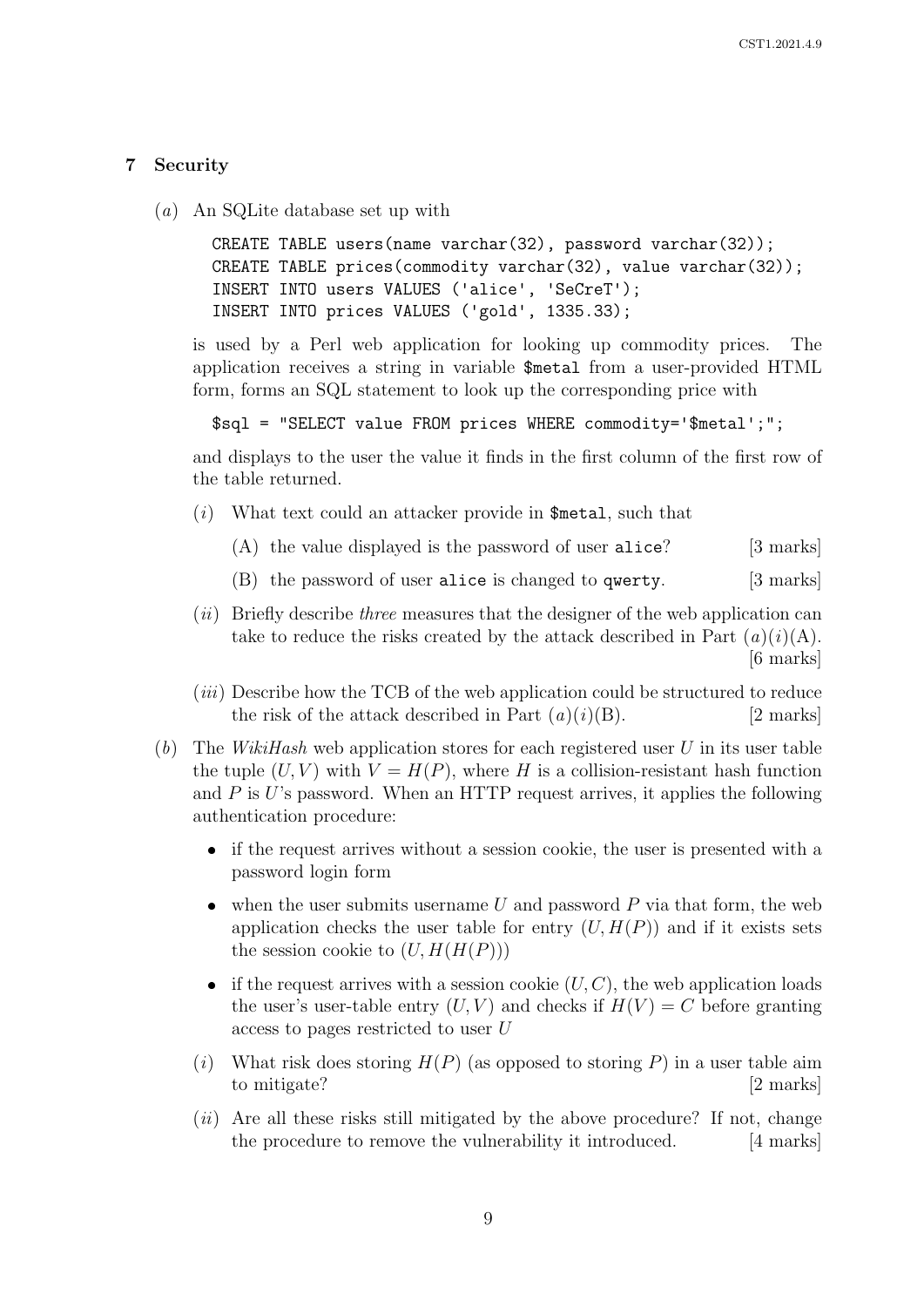## SECTION B

#### 8 Semantics of Programming Languages

Languages like FORTH and POSTSCRIPT are stack-based languages; they store intermediate values on a stack rather than binding to variable names. In this question we will look at how to give a type system and operational semantics for a simple stack-based language. The syntax and informal meaning of our language is given by:

| $e \nightharpoonup :=$ | $\underline{n}$                                                                         | Push the numeral $n$ on the stack                         |
|------------------------|-----------------------------------------------------------------------------------------|-----------------------------------------------------------|
|                        | $\boldsymbol{b}$                                                                        | Push the Boolean b on the stack                           |
|                        | Add                                                                                     | Replace the top two stack elements with their sum         |
|                        | Eql                                                                                     | Replace the top two stack elements with the result        |
|                        |                                                                                         | of comparing them for equality                            |
|                        | $\mathsf{Cond}(e_1,e_2)$                                                                | Delete the top stack element and execute $e_1$ or $e_2$ , |
|                        |                                                                                         | depending on if the top of the stack was True or False    |
|                        |                                                                                         |                                                           |
|                        |                                                                                         | Skip No-op<br>$e_1; e_2$ Run $e_1$ and then $e_2$         |
|                        |                                                                                         |                                                           |
|                        | $v ::= \underline{b}   \underline{n}$ Values<br>$s ::= \underline{\cdot}   s, v$ Stacks |                                                           |
|                        | $\tau$ ::= bool   num Types                                                             |                                                           |
|                        |                                                                                         |                                                           |
|                        |                                                                                         | $\Gamma$ ::= $\cdot$   $\Gamma$ , $\tau$ Stack Types      |

We take a value  $v$  to be a Boolean or numeral, and define a stack  $s$  to be a stack of values (growing at the right). Correspondingly, there are types bool and num for values, and stack types  $\Gamma$  for stacks s.

The small-step operational semantics is then defined by a transition relation  $\langle e_1 | s_1 \rangle \mapsto \langle e_2 | s_2 \rangle$ . One rule for this relation is:

$$
\overline{\langle \mathsf{Add} \, | \, s, \underline{n}, \underline{m} \rangle \mapsto \langle \mathsf{Skip} \, | \, s, \underline{n+m} \rangle}
$$

The typing relation is given as a relation  $\Gamma \vdash e \vdash \Gamma'$ , which means that e, when run with a stack of shape  $\Gamma$ , yields a stack of shape  $\Gamma'$ . One rule for this relation is:

$$
\Gamma, \mathsf{num}, \mathsf{num} \vdash \mathsf{Add} \dashv \Gamma, \mathsf{num}
$$

- (a) Give the remaining rules for the operational semantics. [7 marks]
- (b) Give the remaining rules for the typing judgement. [7 marks]
- (c) Formulate and state the progress and preservation lemmas for this language. [6 marks]